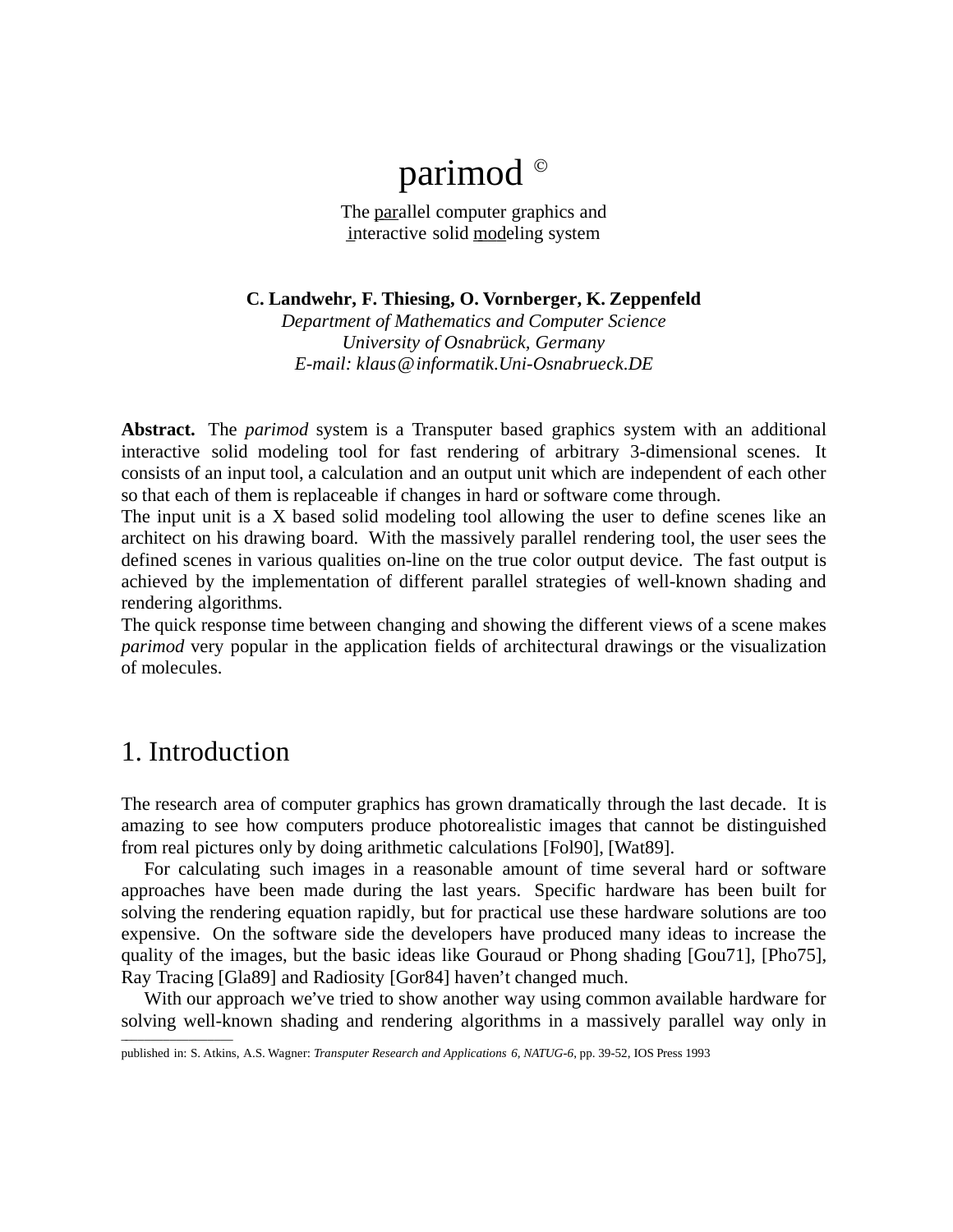software. By using parallel algorithms we are able to calculate photorealistic images as fast as specific hardware solutions but staying in a good price/performance ratio. Therefore, our parallel computer graphics and interactive solid modeling system, abbreviated as *parimod*, is a Transputer based graphics system with an additional interactive solid modeling input tool for fast rendering of arbitrary 3-dimensional scenes. The input tool, the calculation and the output units are modular and communicate via special protocols so that each of them is replaceable. On the other side it is possible to adapt some parts of *parimod* to existing software systems, to speed up their runtime and to make the creation of scenes more straight forward.

With the help of the interactive solid modeling system, which is written in C and runs under X [ORe90a/b], the user can create or modify arbitrary 3-d scenes interactively on the screen only by using the mouse. The scenes can be constructed with basic solids, for example boxes, spheres, cylinders, etc. To define a 3-d scene on a 2-d screen the user sees, like an architect, the ground plan and the front view of the scene. Additionally the complete illumination of the scene (ambient, specular, diffuse, spot light sources), the different view angles, all surface properties (color, reflection, refraction, material), the choice of the rendering quality (wireframe, Flat, Gouraud, Phong shading, Ray Tracing or Radiosity) and all other properties which are necessary for the definition of a 3-d scene can be defined with this tool. After the description is finished, the parameters of the scene are sent to the Transputers. During the calculation of the 3-d image the user can prepare a new scene or modify the current one, for example by changing the view. This is possible because of the device independency of the solid modeling tool. It can be used from different terminals whereas the calculation and the output of the scenes are made on other machines.

The parallel processing unit, which is the other main component of *parimod*, consists of a T800 multiprocessor system with up to 64 Transputers [Inm89] for which we have developed parallel algorithms, all written in occam2 [Bur88], [Inm88], for the fast calculation of the scenes in the above mentioned modes. The scenes are displayed on a true color, Transputer based Graphical Display System (GDS) [Par90]. To achieve a high performance for calculating 3-d images in software we had to develop good load balancing and routing strategies for the Transputer system. We've made several approaches with different topologies, algorithms and strategies [Gre91], [The89].

The rest of this paper is organized as follows. In Section 2 a detailed description of the facilities of the solid modeler is given. An overview about the parallel rendering algorithms, the used topologies, load balancing and routing strategies is given in Section 3. To see how the different components work together Section 4 shows the complete system, some examples and a performance overview. Finally, concluding remarks in conjunction with our further research plans are presented in the last Section.

### 2. The interactive solid modeler (*ism*)

For the construction of arbitrary 3-dimensional scenes *parimod* has a front-end, named *ism* (interactive solid modeler). It is a C program which runs under X. This has the advantage of device independency and therefore *ism* can run on any X-terminal independently of the Transputer back-end.

The main problem of constructing 3-dimensional scenes on a 2-dimensional display is to show the user an impression of how his construction will look. This problem can be solved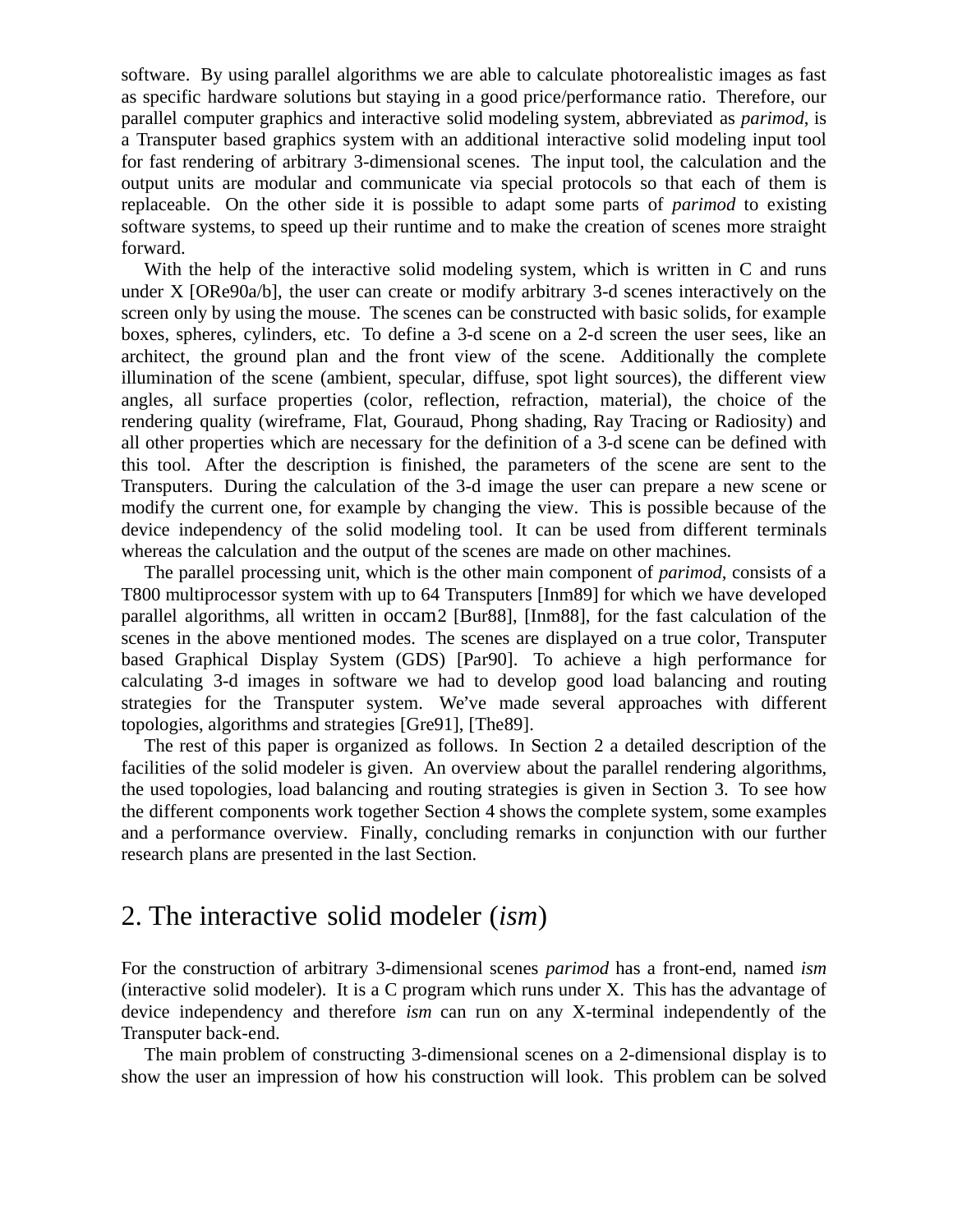by defining the ground plan and the front view of the scene. Therefore *ism* can be seen as an interactive architectural drawing board in which the user can easily define his drawings only by using the mouse [Boy82], [Män82]. Screendump 2.1 gives an overview about the layout of *ism* as the user sees it on the screen.



**Screendump 2.1:** screendump of the application *ism*

On the left side of this screendump the front view of a living room example can be seen. In the upper right corner *ism* shows a complete technical overview about the example. Here the user can see of how many objects his scene consists. Individual object descriptions are presented in one of the windows by clicking the object on the left drawing screen. Informations about the size and the orientation of this object within the scene are shown.

But for the construction of arbitrary scenes the user needs a building box consisting of several basic solids [Req80]. These basic solids are hidden behind the buttons on the bottom and right side of the application. The solid building box consists of boxes, cubes, ellipsoids, spheres, cylinders, toruses, pyramids, cones and the well-known Utah teapot [Cro87]. Every object is created by clicking the object button, moving the mouse on the drawing screen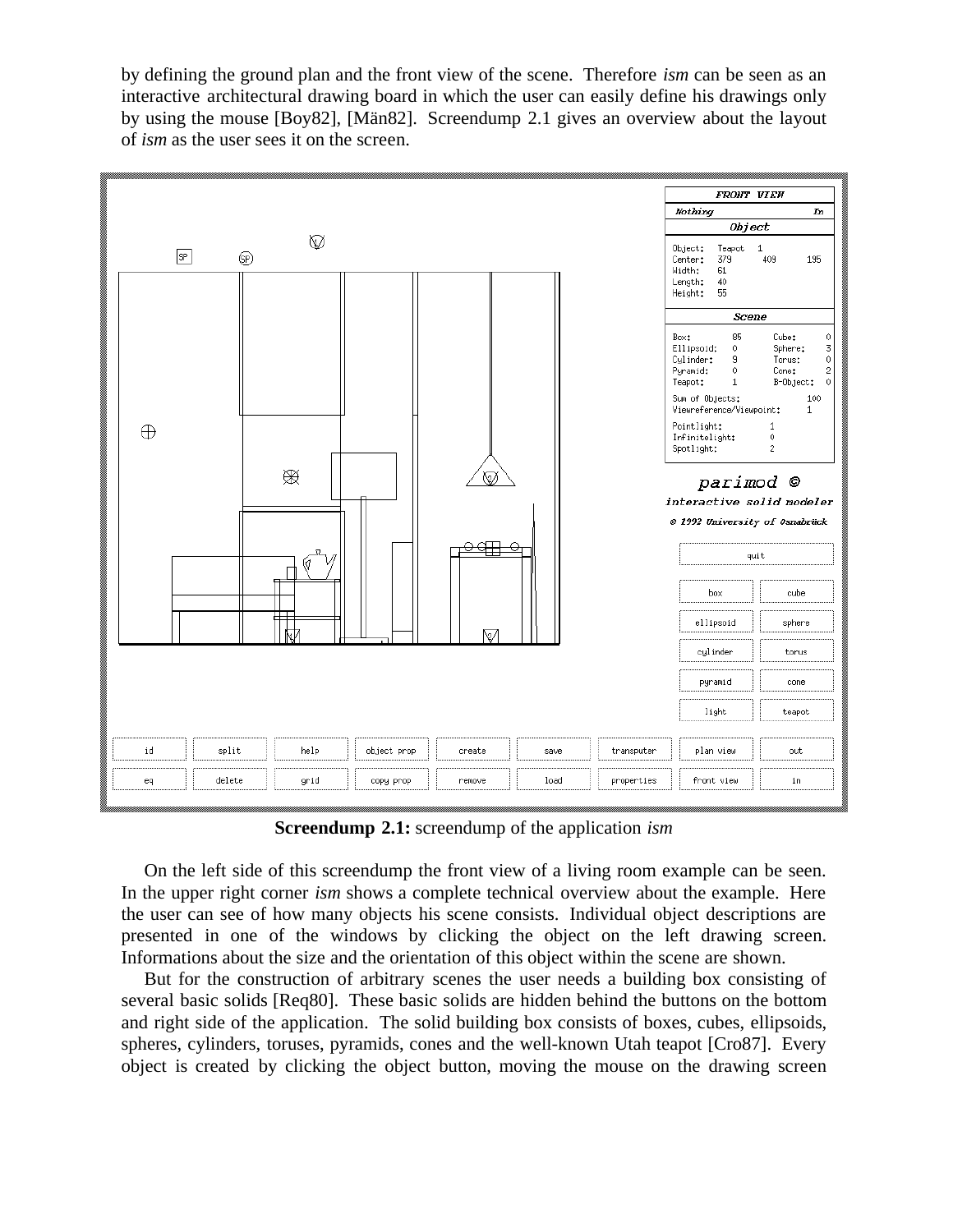where the object should be placed and after another click by resizing the object on the drawing screen. After this creation the user can modify, move or resize the object whenever he wants. All these operations are implemented with the well-known rubberbanding and handle techniques [Boy82], [Män88], [Mor85]. With these quick object changing techniques the user is encouraged to produce different views or object sizes by playing with the mouse.

To see these results, a constructed scene needs some more definitions like eye and viewpoint and also light sources have to be defined. The eye and viewpoint are created by system default, but can be moved over the screen with the mouse when the user wishes. This facility can be used as a first step of a walk through animation. All objects can only be seen if the user has placed some light sources into the scene. *ism* gives the user three different kinds of light sources: point lights, infinite light and spot lights. The general ambient light can be defined for the whole scene within the scene properties. For the definition and the behavior of light *ism* uses the PHIGS-PLUS standard [How91]. In Screendump 2.1 for example two spot lights are defined. One can see the numbered symbols of source and destination of these lights.

| red:<br>Background<br>green:<br>hlue: |             | 208<br>137<br>234 |
|---------------------------------------|-------------|-------------------|
| Backface culling                      | True        | False             |
|                                       | Wireframe   | Flat              |
| Shade type                            | Gouraud     | Phong             |
|                                       | Raytracing  | Radiosity         |
| Screen type                           | Black-White | Color             |
| Ambient light (percent)               |             | 50                |
| View angle (degree)                   |             | 45                |
|                                       |             |                   |
| Twist angle (degree)                  |             | $\overline{0}$    |
|                                       | Perspective | Orthogonal        |
| Projection                            | Oblique     |                   |
| Angle (degree)                        |             | 45                |
| Factor (percent)                      |             | 50                |

**Screendump 2.2:** eligible scene properties

After the definition of the geometrical properties the user has to define the object and scene properties. Screendumps 2.2 and 2.3 show that nearly all attributes can be defined with the sliders. We have chosen the basic properties, known from computer graphics, to have a toolkit for the main rendering algorithms. The user can, for example, define diffuse and specular object color, specular, ambient and diffuse object reflectance, object rotations around the three axes, general refraction and reflection, light source intensity with spread angle, etc. For defining the necessary object properties the PHIGS-PLUS standard helps us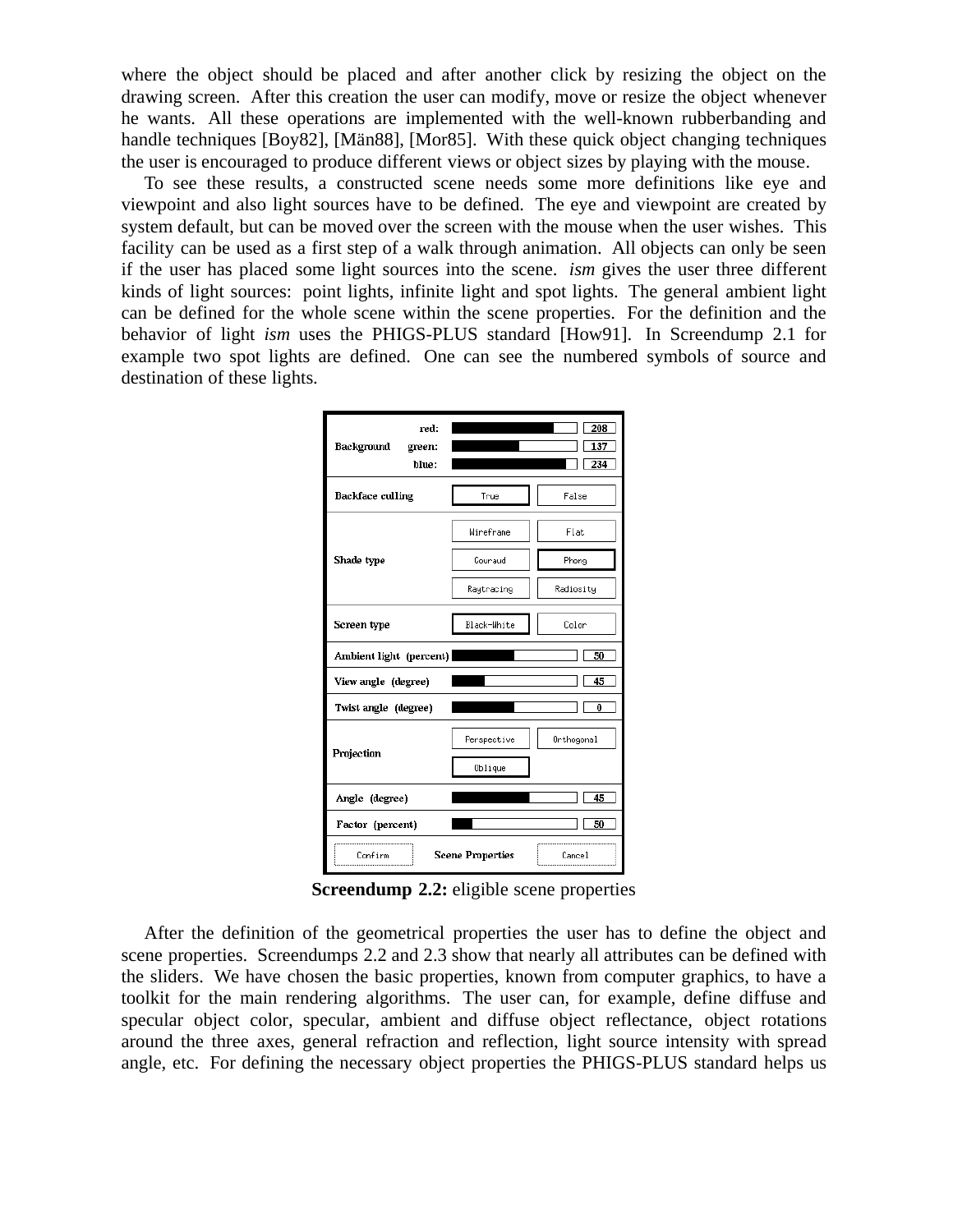here too. All these properties are initialized with values which are well defined so that everything works fine even if the user has forgotten to define a certain object property or doesn't want to define all properties by himself.





**Screendump 2.3:** eligible light and object properties

The possible choice of scene properties are shown in Screendump 2.2. Here the rendering quality of the scene can be defined. For a fast preview wireframe or flat shading are sufficient. Better results concerning the photorealistic outlook of the scene can be achieved by using Gouraud or Phong shading. For producing the final image the Ray Tracing or Radiosity method can be chosen. Some other properties which can be defined, are the selection of the background color, the kind of projection, the view angle, etc.

It is beyond of the scope of this paper to describe all properties which can be chosen for objects and scenes here in detail. We refer interested readers to have a close look to the screendumps and to [Fol90], [Wat89].

However, two other facilities of *ism* are very important and should be mentioned here. Arbitrary objects, different from the basic objects, can be produced by using the *ism* splitting plane. With this splitting plane objects can be divided into different pieces or volumes respectively. The user only has to define the orientation of the splitting plane normal and the object which should be divided. After pushing the split button two new objects are created. The algorithm for splitting objects can be found in [Män88]. The splitting plane is the first step for the implementation of boolean operators like union or intersection of arbitrary objects. These boolean operations are not implemented yet and a goal for further research.

Another important button is the Transputer button which only can be used if *ism* is combined with the parallel computer graphics back end. If the user wants to see the rendered results of his scene constructed with *ism* he only has to push the Transputer button. Then the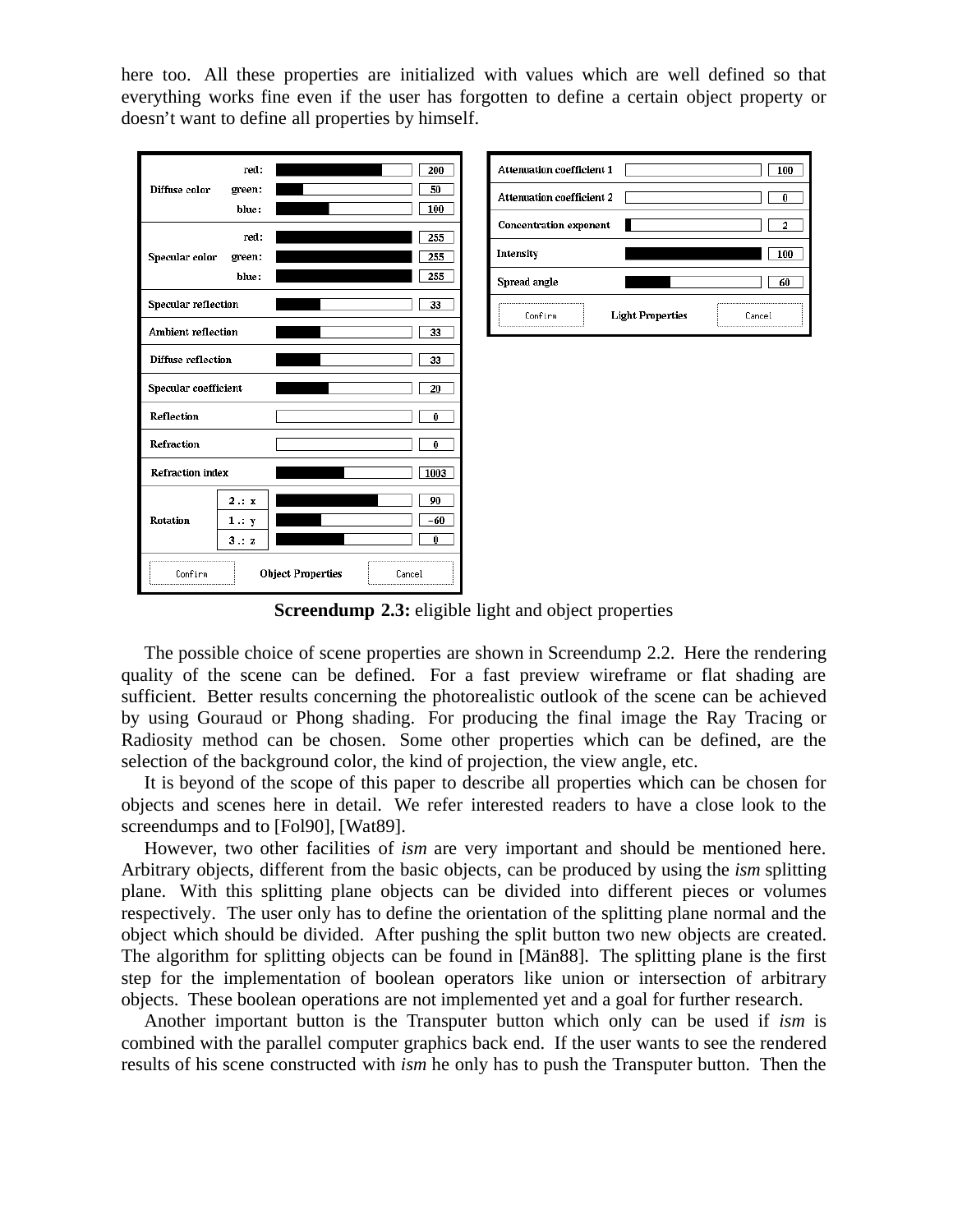scene description embedded in a special protocol is sent to the Transputers and rendered in parallel. The parallel rendering and the used hardware configuration are described in the following sections. During the parallel rendering calculations the scene can be modified by the user so that the user can interactively walk through the scene, change object colors or sizes or something else. Every scene description can be saved in a special file description which is an extension to the *neutral file format* (*nff*) by Eric Haines [Hai87]. This file format contains all information about the scene and can be loaded again into *ism* or used by other graphics back ends.

## 3. Parallel computer graphics

#### **3.1. Sequential viewing pipeline**

For the description of the parallel rendering algorithms it is necessary to give a brief overview about the classic viewing pipeline which the objects have to pass through for converting a numerical scene description to a 3-dimensional picture.

For every object type a prototype is stored in its own model coordinate system. Starting from this prototype description, each appearance of this object type in the scene can be constructed with one 4×4-transformation matrix in which operations like scaling, rotation, etc. are hidden. These transformation informations are stored in the *ism* description file. For algorithms like Ray Tracing or Radiosity, where the objects are not transformed through the viewing pipeline, it is sufficient to store the coordinates of the objects in world coordinates. In the *ism* description format this information is also stored.

The second step in the viewing pipeline is the division of the objects into small triangles for which all further operations are performed. After the coordinate transformation of the modeling coordinate system into the normal projection coordinate system a hidden surface removal and a view volume clipping are performed. Only triangles which lie in the view volume and therefore are visible, are sent further through the pipeline. For rendering the triangles, their coordinates are transformed into the world coordinate system and afterwards the lighting is added. For the final step the coordinates are transformed from 3-dimensional world coordinates into 2-dimensional device coordinates. Here the time-consuming shading takes place. For this operation the well-known z-buffer technique is used [Fol90]. After rendering the visible triangles into the z-buffer the image can be shown on the output device.

From this brief description of the viewing pipeline it can be seen that the different steps are independent of each other, the small triangles can be rendered independently into the zbuffer, and that the z-buffer is a large collection of independent screen pixels. If so many things are independent there are a lot of possibilities for parallel rendering strategies.

#### **3.2. Parallel viewing pipeline**

To map the different viewing pipeline steps to different Transputers is the first idea that comes to mind, but it is not a good choice because much of the time for the image production is used for the shading of the triangles and a pipeline can only be as fast as its slowest processor. So some alternative ideas must be found.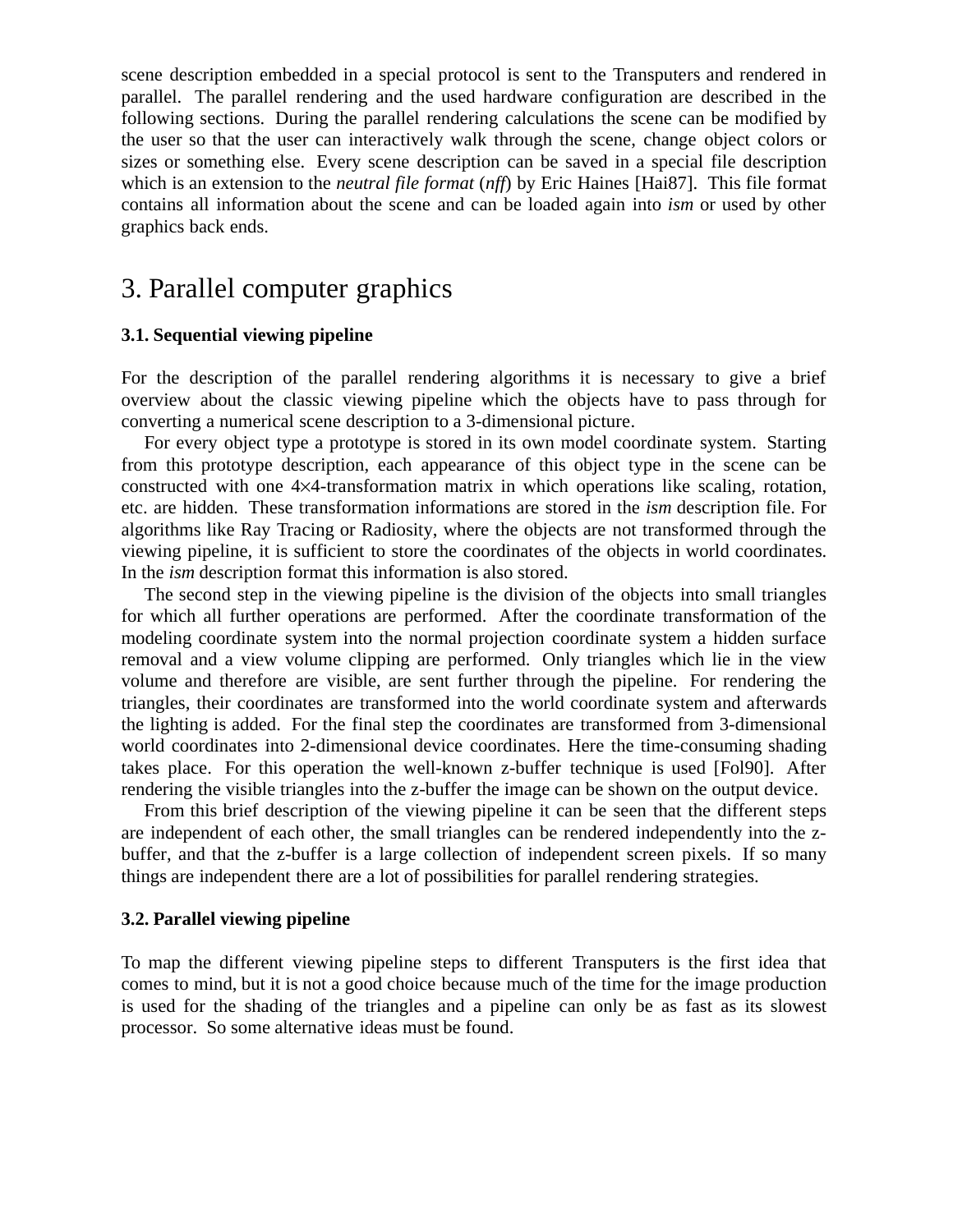### **3.3. Parallel screen**

To avoid the pipeline bottleneck it is necessary to distribute the large z-buffer among the network processors. This can easily be done by dividing the view plane and the z-buffer respectively into a large number of small rectangles, the so called subproblems. These subproblems, specified only by their x-y-coordinates and x-y-sizes, are distributed to the processors and every processor has to render the view with regard to its subproblem. The information about the unsolved subproblems runs through the network and whenever a processor becomes idle it can choose one subproblem from the list of unsolved problems. In Figure 3.1 a scheme of this idea is shown. For the fast distribution of the unsolved subproblems it is useful that a Hamiltonian circuit can be embedded into the topology. Therefore we connected our Transputers like a de Bruijn network. These networks have many advantages, especially for Transputers, but are not well known in the Transputer community and therefore a little description of de Bruijn networks is given later in this section.



**Figure 3.1:** distribution of subproblems between Transputers

This parallelisation of the screen into small z-buffers guarantees a very good load balancing in the network. The smaller the subproblems are, the better the load in the network is balanced. Contrarily the smaller the subproblems are, the more work is duplicated because for each subproblem a lot of preprocessing (object generation, hidden surfaces, clipping, etc.) has to be done since the processors have no information about which object lies in their little part of the viewplane. They have to generate the whole scene for every subproblem like in the sequential case, but after clipping only a small part of the scene has to be rendered. This causes a sequential overhead in the network. For making this parallelisation as fast as possible a good ratio between subproblem size and network load has to be found. In Section 4 some experimental results of this parallelisation strategy are shown for several pictures.

#### **3.4. Parallel objects**

This strategy should avoid the duplication of work for the processors. Therefore every processor is again responsible for a fixed part of the z-buffer, however, the construction of the scene is done globally by a special processor, called the master processor. This master processor splits every object of the scene into its small triangles and afterwards these small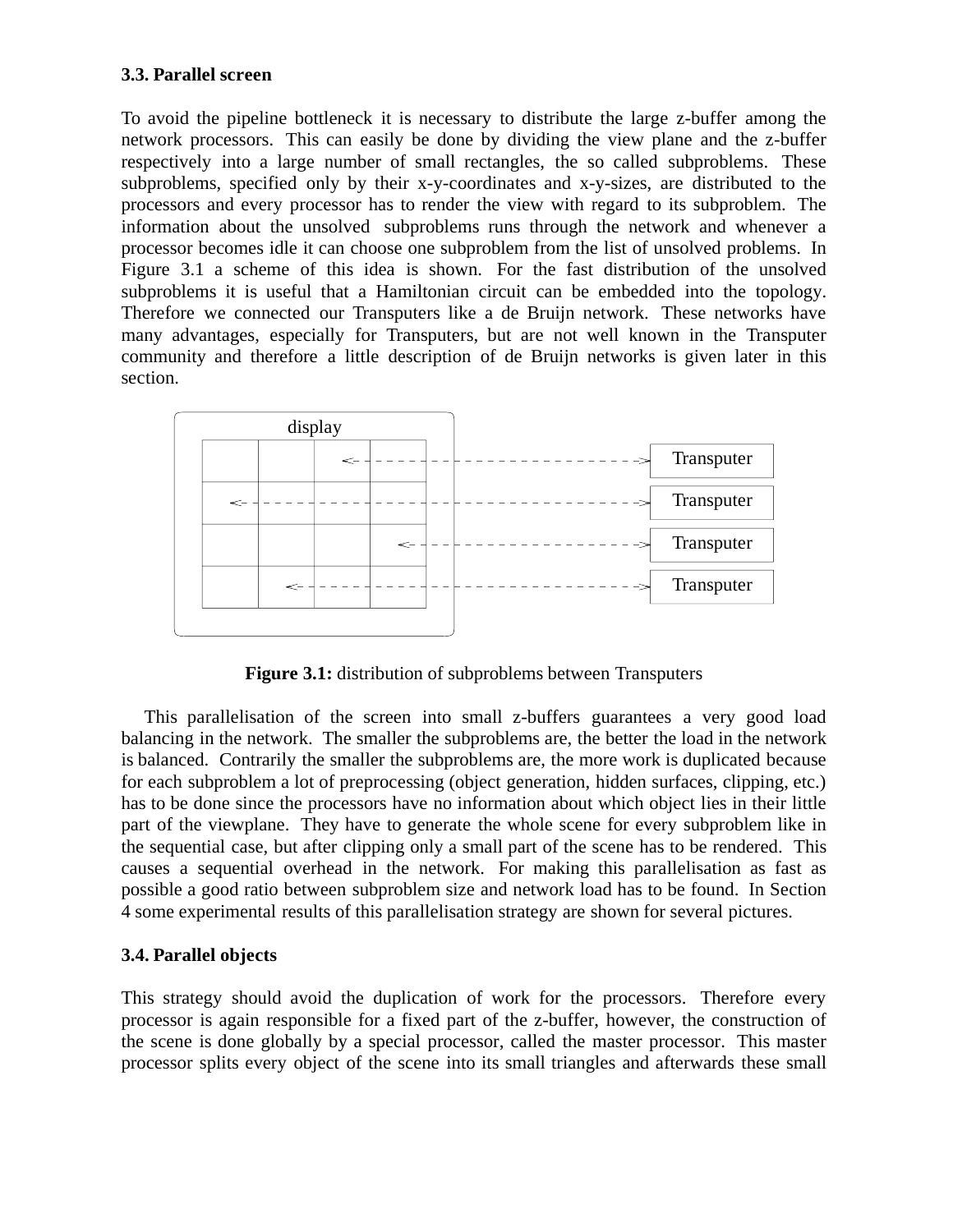rendering atoms are distributed to the slave processors which are responsible for rendering the atoms into their z-buffer. Figure 3.2 gives an overview of this idea. It can be seen from this figure that it is possible that one triangle is sent to more than one slave processor. If the master processor detects such triangles they are sent to all of the processors which are responsible for a piece of the z-buffer one triangle belongs to. With this idea nothing of the scene construction and rendering work is done twice, but other problems arise. How to distribute the z-buffer among the processors so that the workload is even or how to code the triangle messages to avoid communication overhead?



**Figure 3.2:** one triangle and its rendering Transputers

The termination of the algorithm and the display of the rendered image are additional problems. Whereas in the above parallelisation all processors can send their finished subpictures to the screen at once and the user can see how the final image is built together by the subpictures like a puzzle, in this parallelisation every processor has to wait until the last triangle is distributed. This causes the effect that only the final image can be sent to the output device and the user gets the impression that the calculation of this image takes more time than in the previous parallelisation.

To achieve a good load balancing every slave processor is responsible for different parts of the z-buffer, because it depends on the scene whether or not a processor has to render only some triangles or many triangles. The probability of a well balanced workload increases if one processor gets more than one portion of the z-buffer. In Figure 3.3 an example of a possible assignment of z-buffer pieces to one processor is given. An assignment heuristic which leads to good results is to choose the processors and their related z-buffers at random.



**Figure 3.3:** subpictures for rendering Transputer 2 (marked)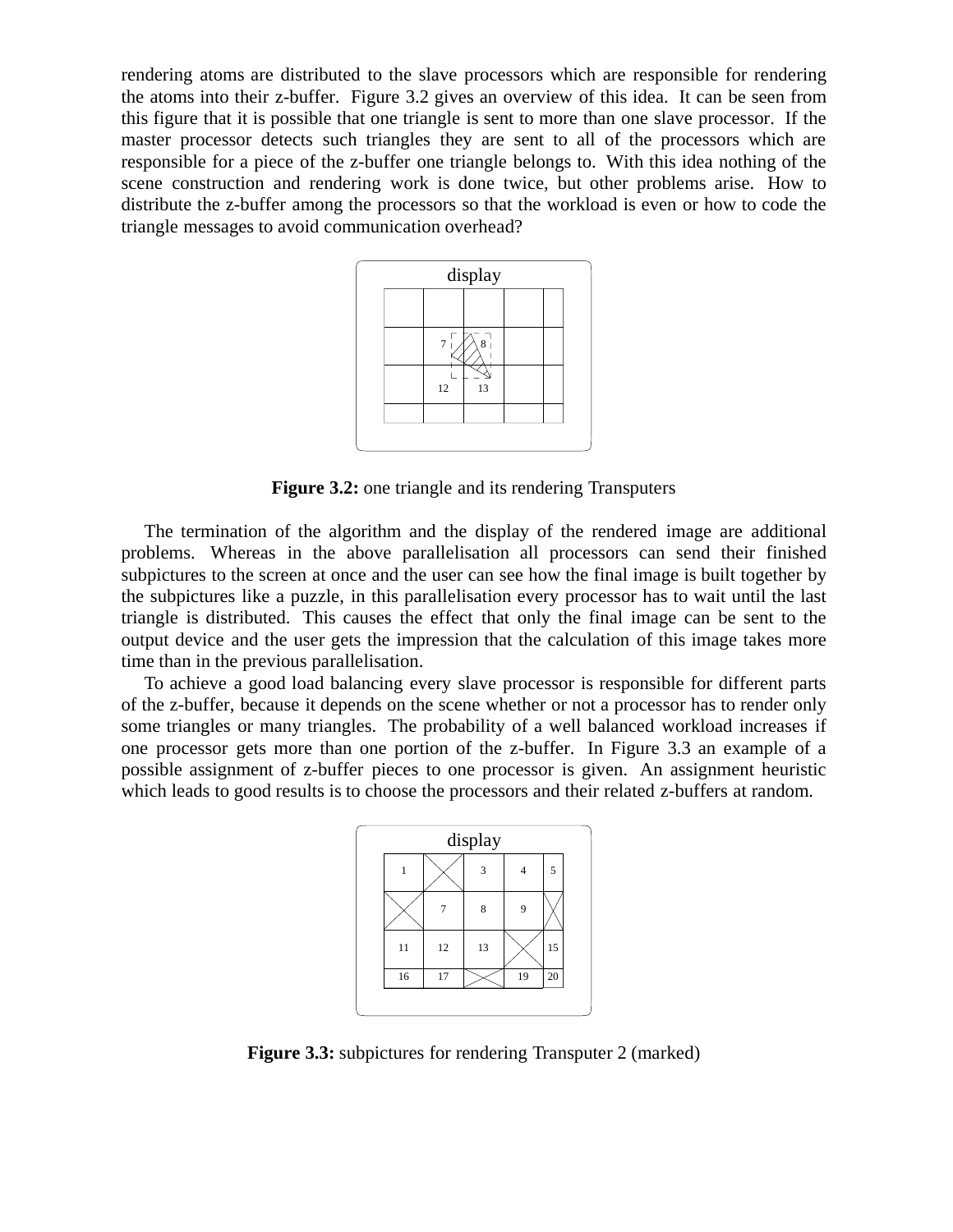Another problem of this parallelisation is the number of messages which have to be routed through the network. The parallelisation scheme is shown in Figure 3.4 and it can be seen that at the beginning all atoms have to be routed downwards to the slaves and at the end of the algorithm back to the host. It is clear that this bottleneck must drop down the speedup, especially if those slaves located near the host have to spend more time for routing than for rendering. But all these problems can be solved by selecting a topology suitable for these strategy and we achieved good results with this parallelisation idea concerning the rendering time and the speedup.



**Figure 3.4:** the process of rendering (parallel objects)

#### **3.5. De Bruijn networks**

De Bruijn networks are related from *r*-dimensional de Bruijn graphs which consists of 2*<sup>r</sup>* nodes and  $2^{r+1}$  directed edges. Each node corresponds to a *r*-bit string and there exists a directed edge from each node  $u_1$   $u_2$  ...  $u_{\text{log}n}$  to nodes  $u_2$  ...  $u_{\text{log}n}$  0 and  $u_2$  ...  $u_{\text{log}n}$  1. Every node has outdegree 2 and indegree 2 and if we take no consideration about the direction of the edges every node has a degree of 4 like the number of Transputer links. Obviously the two bit strings 0...0 and 1...1 are connected by themselves and the two bit strings 101...101 and 010...010 in which the bits alternate between 1 and 0 are double connected (see Figure 3.5(a)). But these link ports are very useful for the connection with the Graphical Display System (GDS) where a Transputer is embedded to display the rendered images. So this Transputer can be connected with the 0...0, 1...1, 101...101 and 010...010 Transputers and one additional link of Transputer 0...0 can be connected with the host (see Figure 3.5(b)).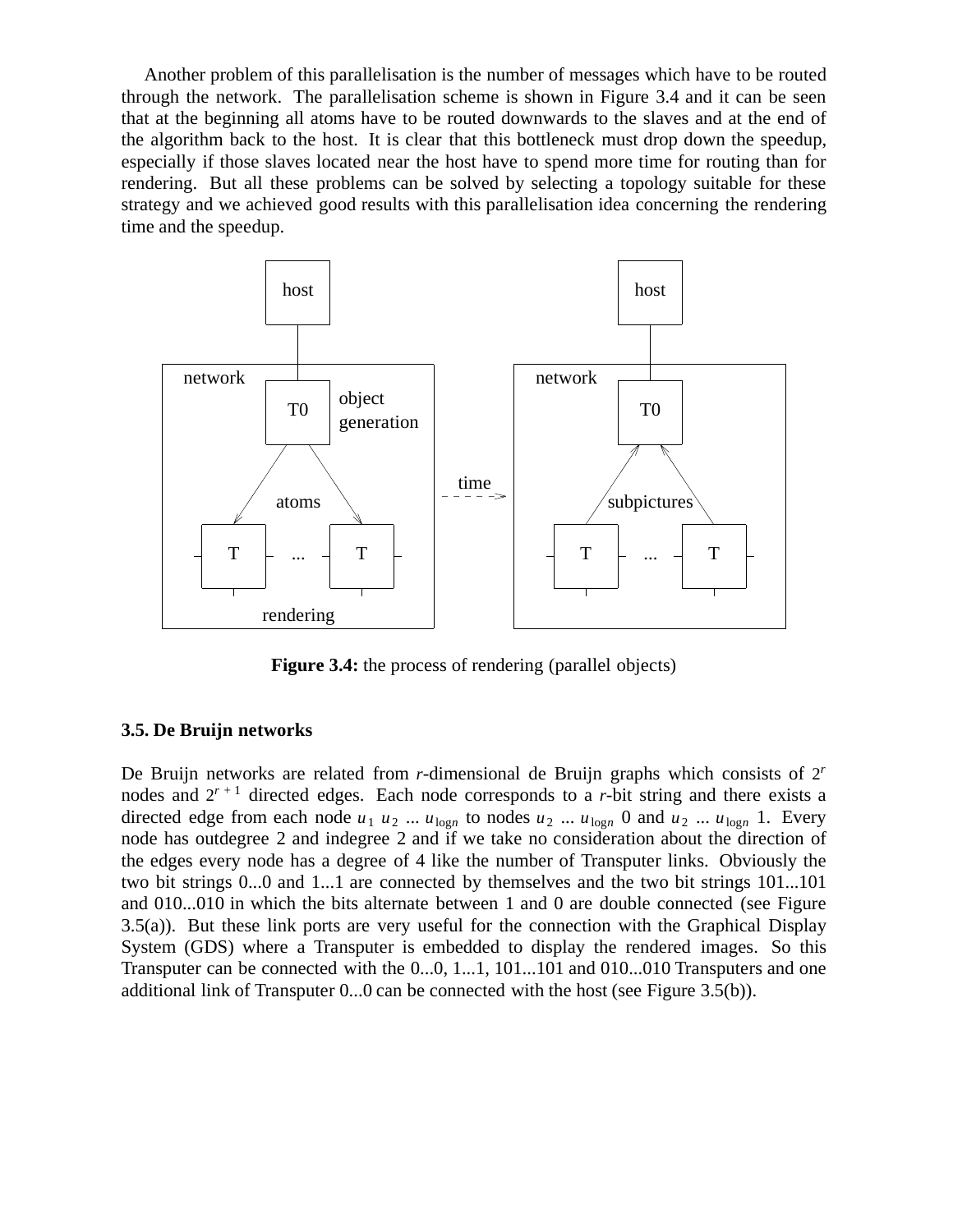

**Figure 3.5:** (a) de Bruijn(3) (b) Transputer topology with GDS

For every degree the de Bruijn networks can be used as a complete rendering network in which the graphical output system is integrated. The de Bruijn networks have some other likely advantages with which some of the above mentioned routing problems are solved very easily. In every network a Hamiltonian circuit can be embedded and the diameter of the network is only log*n*.

#### **3.6. Ray Tracing**

The implementation of the parallel Ray Tracing algorithm was quite easy because we used the well-known strategy of distributing the rays and the pixels of the view plane respectively. This can be found in [Gre91]. Every processor of the de Bruijn network is responsible for one pixel line of the view plane. After calculating the results, this line is sent on the shortest way to the GDS Transputer. Although this parallel calculation is faster than with conventional Ray Tracers and very realistic images can be produced with a linear speedup, the time for generating one picture takes several minutes or hours, especially if many teapots are within the scene. So this kind of rendering quality should only be used to produce final images.

### **3.7. Radiosity**

Our parallelisation of the Radiosity method is done by using the progressive refinement Radiosity approach [Coh88]. As long as no changes in the geometrical layout of the scene are made, several processors produce the delta form factors whereas the other Transputers are responsible for the fast image rendering. By parallelising the progressive refinement approach we achieve the first image after several seconds. The quality of the image increases according to the numbers of iterations of the delta form factors. But with the speedup of this parallel version shadows and light distribution can be seen after one minute. We also use the progressive refinement approach for the animation of the scenes to add a walk through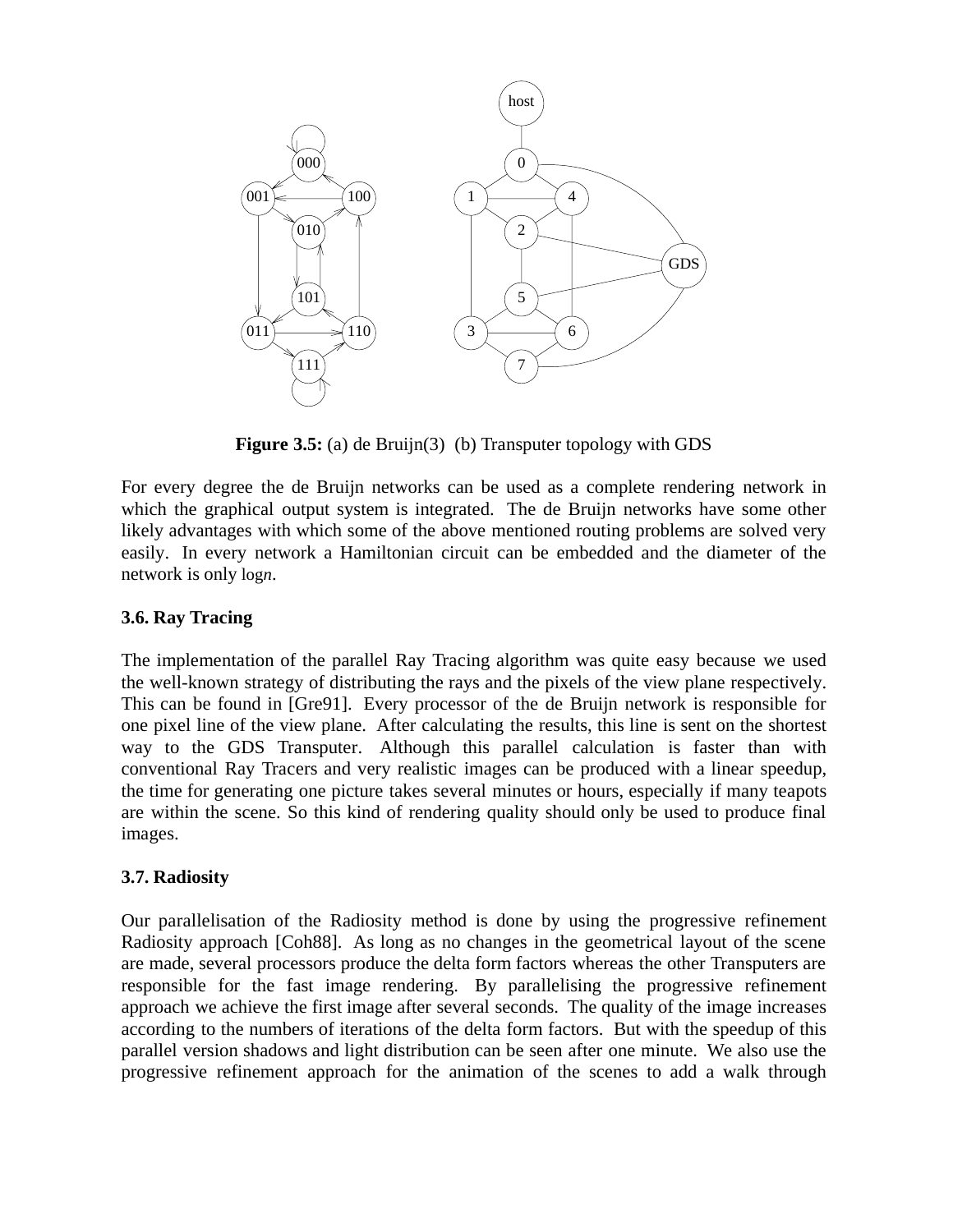facility to *parimod*, but this work is still in hand.

# 4. Hardware and Examples

After introducing the two main components in this section a complete overview of the *parimod* system is given, showing how the components work together.



**Figure 4.1:** the *parimod* system with GDS

As shown in Figure 4.1 *parimod* combines *ism* with another X-application, named *graphics* and the parallel computer graphics Transputer system and vice versa. The scene description which is produced with *ism* is sent via the distributor process and the Transputer operating system (mtserver) to the rendering network [Par89]. This rendering network is a de Bruijn network and therefore scalable. The output is generated with the above described parallel rendering algorithms and can be seen afterwards on the Transputer based Graphical Display System (GDS) [Par90] in true color, or with the help of the X-application *graphics* on a workstation with a 256 color display. Therefore the image has to be routed back through the mtserver and the distributor to *graphics* where it is converted from true color to 256 colors, if necessary. With *graphics* a black/white dithered output of the image on monochrome screens is also possible (see Screendump 4.1).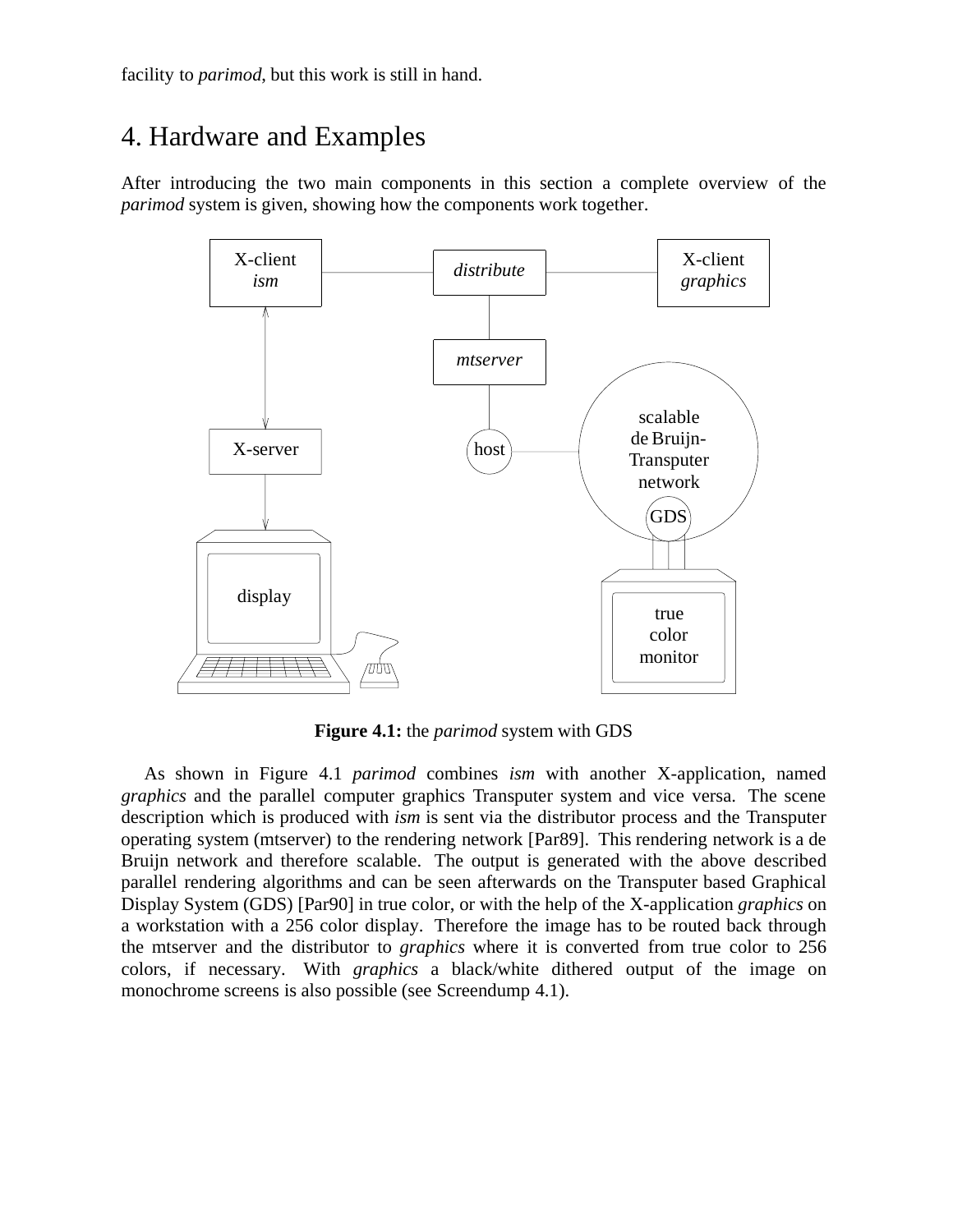

**Screendump 4.1:** black/white dithered output

The configuration and installation of *parimod* into an existing workstation network (e.g. Sun4 workstations) can be done only by initializing several UNIX environment variables which indicate where to map the processes and where the paths of the dates and programs are found. This guarantees a high degree of portability and flexibility.

Screendump 4.1 shows the living room scene constructed with *ism* in Screendump 2.1. It is a black/white dithered image and can therefore only give a poor impression of the quality of the related true color picture. Over one hundred of such scenes have been produced with *ism* and then rendered in parallel to get a feeling of *parimod*'s power and also to judge the quality of the different parallelisation techniques. It is clear that for every rendering or parallelisation technique good or bad scenes can be constructed in the sense that for the same picture one strategy out-performs the other strategy and vice versa.

We have rendered the main part of the pictures on a 32 processor network and the calculation time ranges from 1 second (for wireframe images) to 2 minutes (Phong shaded teapots). The time for Ray Tracing pictures ranges from 5 minutes to several hours depending on the complexity of the scene. Whereas in the Ray Tracing version we always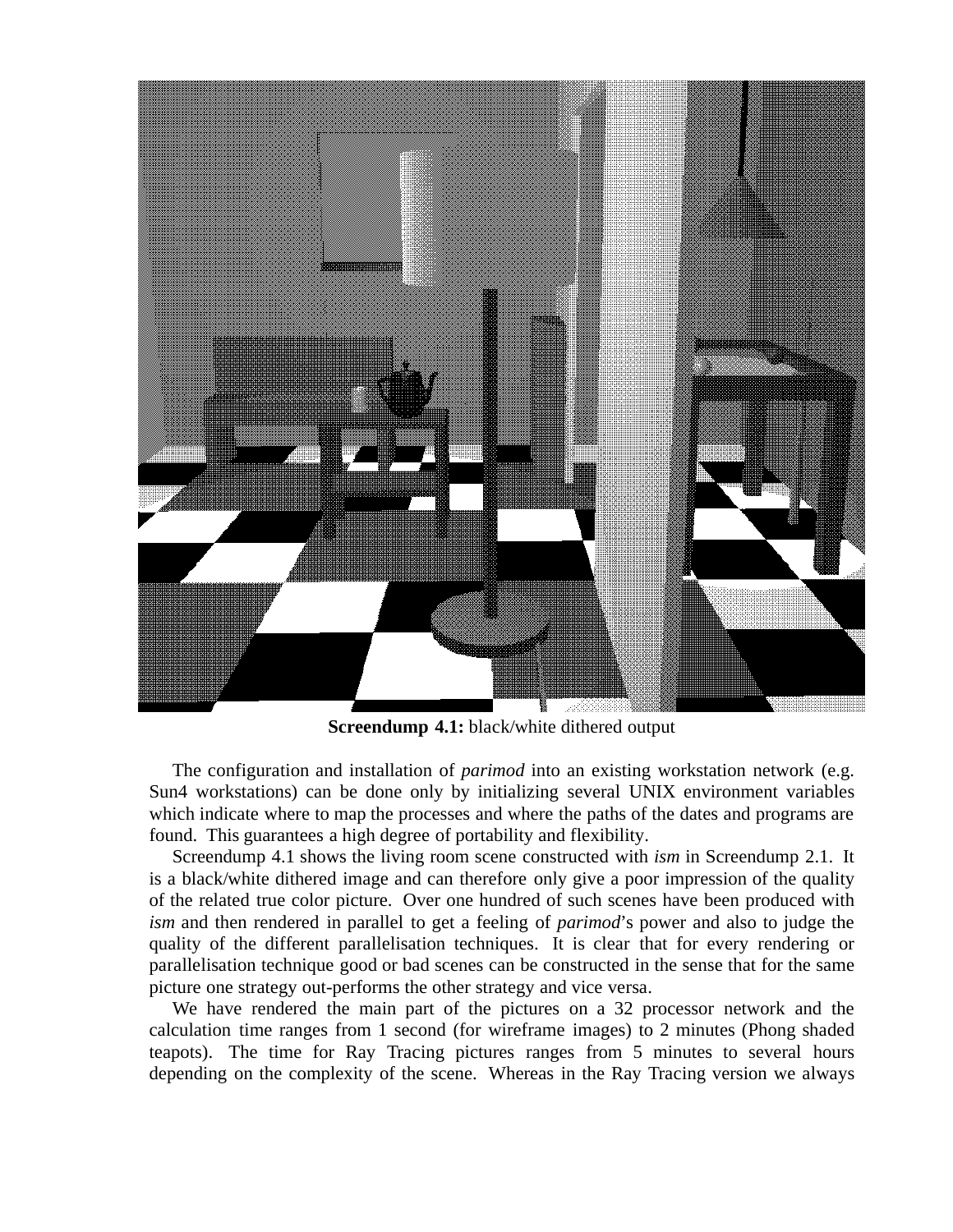achieved a linear speedup, in the Gouraud or Phong shading versions the speedup ranges from 5 to 25 if 32 processors are used. Not all speedups have satisfied our expectations but with the above described parallelisation techniques for some pictures large communication and calculation overhead was detected and an improvement of this overhead should be a topic for further research.

But more important than the speedups are the short rendering times in general and the subjective impression of the user to see the image built up piece for piece on the screen which makes the waiting time as little as possible.

### 5. Conclusion and further research

With the *parimod* system we have built a portable and flexible parallel computer graphics system. It shows that Transputers can be applied into existing workstation networks to improve the performance of those networks.

Especially in the field of computer graphics where only special hardware solutions achieve a high performance, we have shown that comparable performance is achievable with clever combined conventional hardware and well designed parallel software.

As mentioned earlier to integrate the Radiosity walk through animation into *parimod* is state of the art research. But additionally there are a lot of aspects to consider in the improvement of the system, e.g. boolean set operations for constructing objects, texture mapping and a lot of questions about the parallelisation techniques are open too.

However, *parimod* is a good example to show just how flexible and powerful Transputers can be.

© 1993 by University of Osnabrück, Germany

#### **References**

| [Boy82]     | J.W. BOYSE, J.E. GILCHRIST; GMSolid: Interactive Modeling for Design and Analysis of Solids;<br>IEEE, Computer Graphics & Applications 2(2), S. 27 - 40, 1982                         |
|-------------|---------------------------------------------------------------------------------------------------------------------------------------------------------------------------------------|
| [Bur88]     | A. BURNS: Programming in occam 2; Addison-Wesley, 1988                                                                                                                                |
| [Ch88]      | M.F. COHEN, S.E. CHEN, J.R. WALLACE, D.P. GREENBERG: A Progressive Refinement Approach<br>to Fast Radiosity Image Generation; Computer Graphics, Vol. 22, No. 4, Aug. 1988, pp. 75-84 |
| [Cro87]     | F. CROW: <i>The Origins of the Teapot</i> ; IEEE Computer Graphics & Applications Vol. 7, No. 1<br>(Januar 1987), S. 8-19                                                             |
| [Fol90]     | J. FOLEY, A. VAN DAM, S. FEINER, J. HUGHES: <i>Computer Graphics</i> ; <i>Principles and Practice</i> ;<br><i>Second Edition</i> ; Addison-Wesley, 1990                               |
| [Gla89]     | A.S. GLASSNER: An Introduction to Ray Tracing; Academic Press, 1989                                                                                                                   |
| [Gor $84$ ] | C.M. GORAL, K.E. TORRANCE, D.P. GREENBERG, B. BATTAILE: Modeling the Interaction of Light<br>Between Diffuse Surfaces; Computer Graphics, Vol. 18 No. 3 July 1984, pp. 213-222        |
| [Gre91]     | S. GREEN: Parallel Processing for Computer Graphics; The MIT Press, Cambridge MA, 1991                                                                                                |
| [Gou71]     | H. GOURAUD: Continuous Shading of Curved Surfaces; IEEE Transactions on Computers Vol.<br>c-20, No. 6 (Juni 1971), S. 623-629                                                         |
| [Hai $87$ ] | E. HAINES: A Proposal for Standard Graphics Environments; IEEE Computer Graphics and<br>Applications 7 (11) Nov. 87, pp. 3-5                                                          |